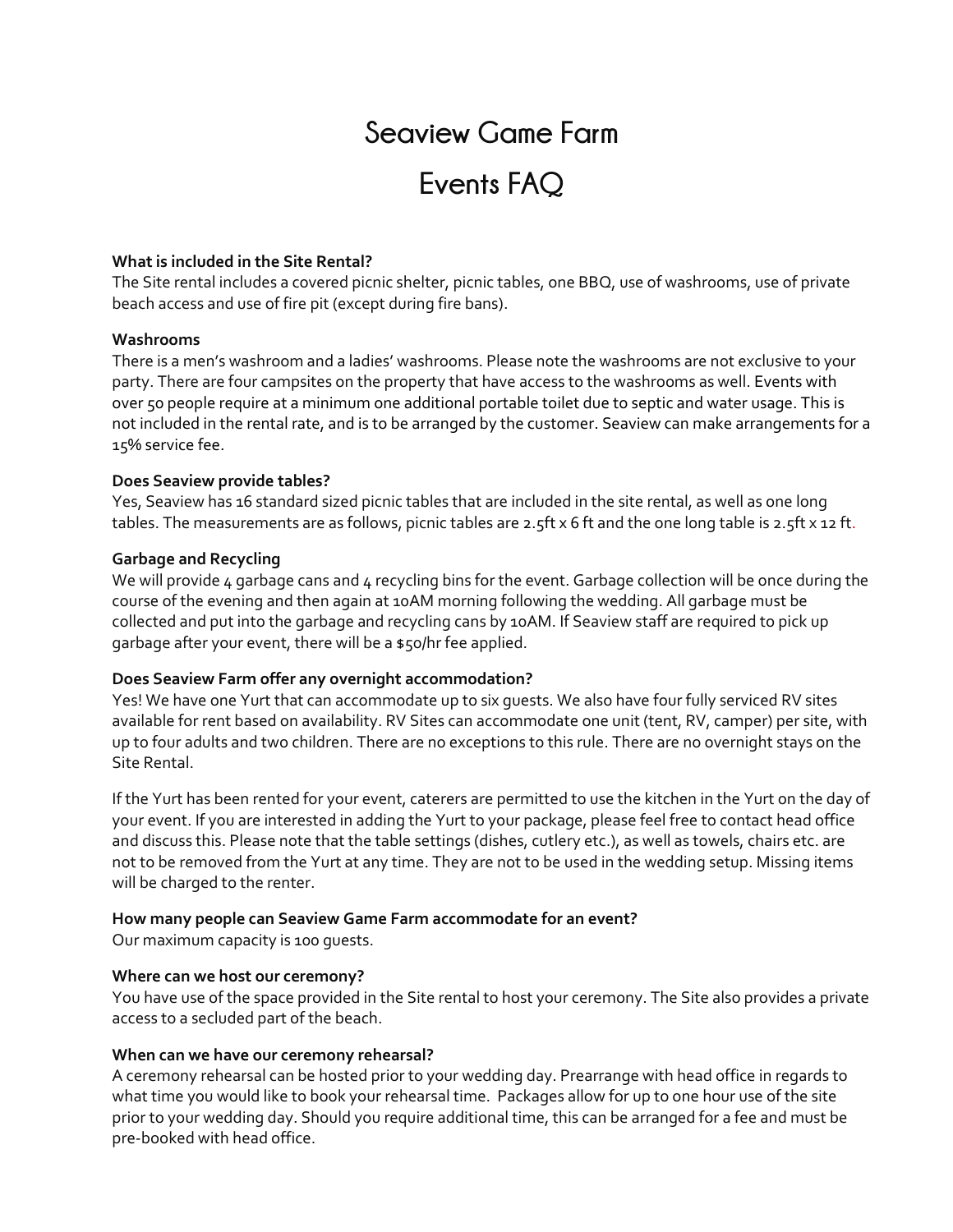#### **How late can a wedding go?**

Amplified music must be turned off by 11:00PM and all guests are to depart by 12 AM.

#### **Can we bring our dogs?**

Yes, we welcome canine family members to join in your big day but all dogs must be pre-registered, picked up after and kept on leash. Dogs are not permitted to be left onsite or in the Yurt unattended.

#### **Can we bring fireworks?**

No. Fireworks are not permitted.

# **Does Seaview allow campfires?**

There is a campfire pit at the site, and fires are permitted so long as there are no fire bans in affect. Fire wood can be purchased at the store, or brought in yourself. Fires must comply with provincial regulations, which state that fires cannot exceed 0.5 meters by 0.5 meters in size.

# **Does Seaview allow for confetti or rice to be thrown?**

No, we do not allow confetti or rice be thrown.

# **What is your best advice to help us prepare our guests for inclement weather?**

Be sure to mention on your wedding invitations that your wedding is being held at an outdoor venue and for your guests to dress accordingly. Footwear is also a big consideration for guests, let them know they will be walking around a farm on grass and gravel.

# **Where can we have our wedding day pictures taken?**

You are welcome to have your photos taken anywhere within the site you have rented, as well as the beach. If you wish to have access to the fields, forests and barn, we can arrange a staff member to take you around for a fee.

# **How do we book our wedding at Seaview?**

All reservations are done by contacting our head office at info@seaviewgamefarm.com or 250.337.5182. A 50% deposit is required to secure your wedding date and balance remaining is due on day of rental. There is a 25% administration fee on all cancellations. If cancellation is within 28 days of arrival, no refund will be given.

# **Do you allow the space to be decorated?**

Yes! We welcome decorations such as flowers, candles, lighting etc. We do not allow for nailing, stapling, or anything to be applied to the walls, posts, trees or buildings that will cause damage. If you choose to use candles, then we require that they are in containers or on a stand to prevent damage to the surfaces.

# **Can we bring our own alcohol?**

Yes. You must obtain a Special Occasion Licence if you wish to serve alcohol. These are available from BC Liquor Stores and must be presented to head office prior to your wedding day.

# **What is the Coordination meeting?**

The purpose of this meeting is to give you an opportunity to review any questions you may have about the property and site rental prior to your wedding day.

#### **Who should be in attendance?**

The bride and groom and anyone else that will be involved in making the day go smoothly ie: wedding planner, cater, mother of the bride, maid of honor.

#### **Are we allow to setup party tents?**

Yes, you are permitted to setup party tents on the site. Please ensure that your tent rental company speaks